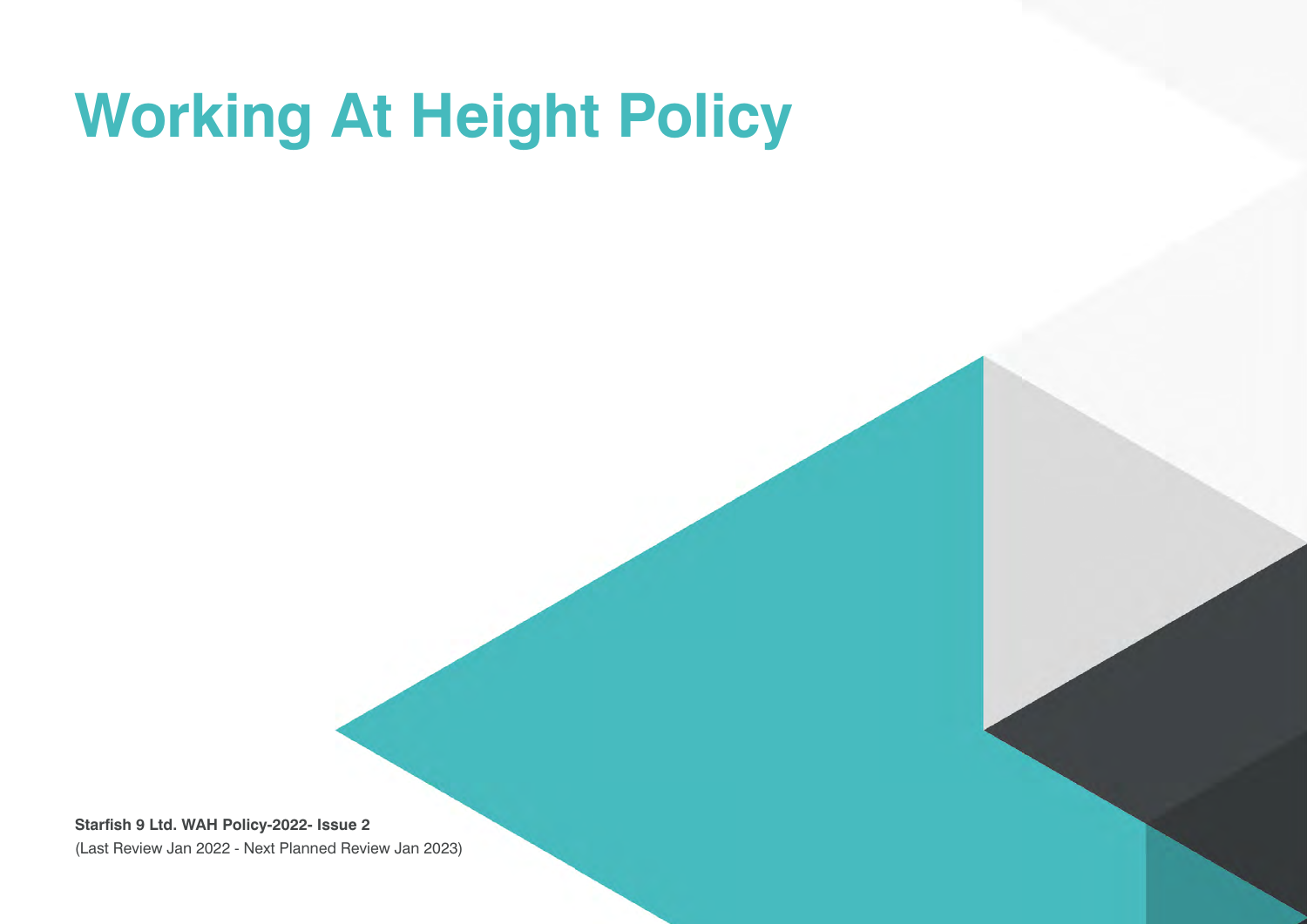# **Working At Height**

# **Introduction**

Working at heights can be dangerous. Falls account for more deaths and serious injuries in construction than anything else. Nearly half of them are from or though roofs and frequently involve fragile materials. Any fall from a roof inevitably involves at least serious injury.

#### **What is "work at height"**

A place is 'at height' if a person could be injured falling from it, even if it is at or below ground level.

'Work' includes moving around at a place (except by a staircase in a permanent workplace) but not travel to or from a place of work. For instance, a sales assistant on a stepladder would be working at height, but we would not be inclined to apply the Regulations to a mounted police officer on patrol.

#### **Falls occur**

- From the edges of roofs
- Through gaps or holes in roofs
- Through fragile roof materials and roof lights

In addition, many people have been seriously injured by material falling or thrown from roofs.

Any work on a roof is high risk and as a result high safety standard are essential. The nature of the precautions needed may vary from one job to another.

# **Precautions for all roof work**

You must do all that is reasonably practicable to prevent anyone falling.

Use work equipment or other measures to prevent falls.

Where you cannot eliminate the risk of a fall, use work equipment or other measures, to minimise the distance and consequences of a fall, should one occur.

A risk assessment should be carried out for all roof work. All roof work is dangerous, and it is essential that the risks are identified before the work starts and that the necessary equipment, appropriate precautions and systems of work are provided and implemented.

Safety method statements should be specific and relevant to the job in hand and clearly describe the precautions and system of work identified during risk assessment.

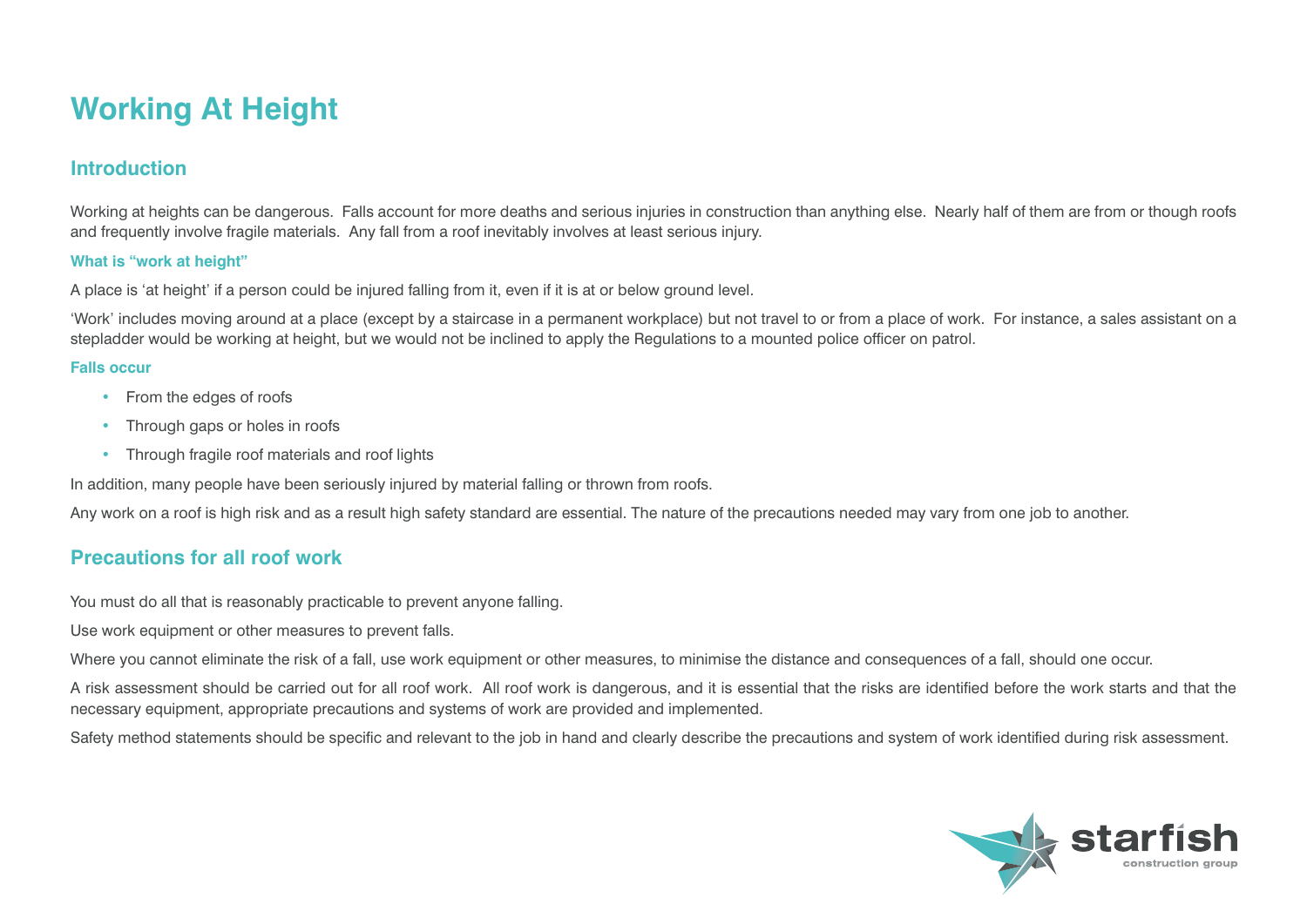#### **Getting on and off the roof**

• Getting on and off the roof is a major risk. A secure means of entry and exit is essential. A properly secured ladder is the minimum requirement a haki staircase is the preferred method.

#### **Edge protection**

Wherever anyone could fall from a height, adequate edge protection must be provided.

- A main guard rail at least 950mm above the edge;
- A toe board at least 150mm high;
- An intermediate guard rail or other barrier so that there is no gap more than 470mm.

A roof parapet may provide equivalent protection, if it is at least 910mm high, but if it does not, extra protection will be required.

#### **Work platforms**

- As well as edge protection it is as important to provide an adequate and secure working platform. In many cases the roof itself will provide this. If it does not a platform should be provided.
- Any platform used for (or access to) construction work and from which a person could fall must be inspected in place before use (or not more than seven days before use). Where it is a mobile platform, inspection at the site within the previous 7 days is sufficient without re-inspection every time it is moved. A platform must also be inspected each time that exceptional circumstances have occurred which are liable to jeopardise its safety (e.g. heavy winds, vehicular impact)

#### **Fall arrest equipment**

- Adequate platforms and edge protection may not always be possible. If so, either safety nets or harnesses will be required. They do not stop falling but minimise the potential injuries.
- In all instances, where it is practicably possible, safety netting should be installed.
- Where nets are used, they must be properly installed by competent riggers as close as possible below the roof involved to minimise the distance fallen. Installing a net does not mean that proper working platforms and edge protection can be ignored. The priority is to stop people falling in the first place.
- If harnesses are used make sure that they are securely attached to a sufficiently strong anchorage point and that they are always worn. This requires user discipline and active management monitoring.

#### **Falling material**

- Keep a tidy site: stop material which could fall from accumulating.
- Nothing should ever be thrown from a roof. Use enclosed rubbish chutes or lower material to the ground instead.
- Prevent access to danger areas underneath or adjacent to roof work. Where this cannot be guaranteed, use debris netting, fans, covered walkways or similar safeguards to stop falling material causing injury.